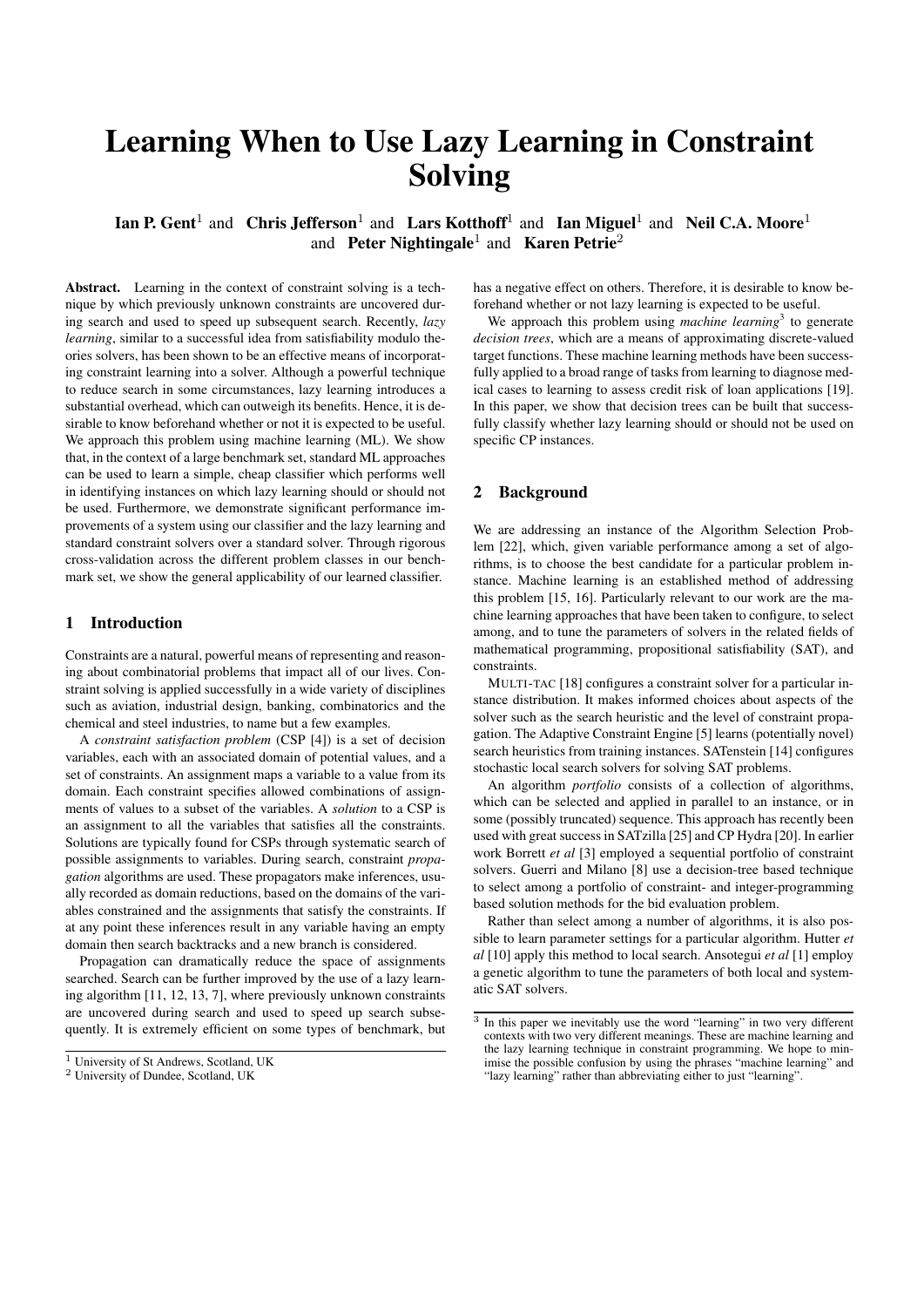#### 2.1 Lazy Learning in Constraints

Katsirelos *et al*'s [11, 12, 13] g-nogood learning (g-learning) is a notable CSP search algorithm. In short, whenever the solver reaches a dead-end state, a new constraint is added ruling out other branches that fail for a similar reason.

In order to achieve this, the first step is to analyse the earlier decisions and propagation that contributed to the current failure. We aim to find a set of assignments and disassignments that, if repeated, lead directly to a failure.

To analyse propagation, *explanations* are used:

**Definition 1.** An explanation for disassignment  $x \leftrightarrow a$  is a set of *assignments and disassignments that are sufficient for a propagator to infer*  $x \leftarrow a$ . Similarly an explanation for assignment  $y \leftarrow b$  *is a set of (dis-)assignments that are sufficient for a propagator to infer that*  $y \leftarrow b$ *.* 

*Example* 1*.* Let *a*, *b* and *c* be three distinct values.

Suppose decision assignments  $w \leftarrow a$  and  $x \leftarrow a$  have been made. These assignments clearly also cause the remaining values of  $w$  and  $x$  to be ruled out; we can think of this disassignment being carried out by a built-in "at most one value" constraint. For example now  $x \leftrightarrow b$  and the explanation for this disassignment is  $\{x \leftarrow a\}$ .

Now suppose the set of constraints includes both occurrence( $[w, x, y, z]$ ,  $b$ ) = 2 and occurrence( $[w, x, y, z]$ ,  $c$ ) = 1, meaning that variables  $w, x, y$  and  $z$  must have, respectively, exactly 2 occurrences of b and exactly 1 occurrence of c.

Since  $w \leftarrow a$  and  $x \leftarrow a$ , the former constraint is forced to infer that  $y \leftarrow b$  and  $z \leftarrow b$ . The explanation for both  $y \leftarrow b$  and  $z \leftarrow b$ , for example, is  $\{w \leftarrow b, x \leftarrow b\}$  because when w and x are both not assigned to b, we are forced to set the remainder of the variables to b.

Similarly, since  $w \leftarrow a, x \leftarrow a$  and  $y \leftarrow b$ , the latter constraint is forced to infer that  $z \leftarrow c$  in order to satisfy the constraint. The explanation for  $z \leftarrow c$  is  $\{w \leftarrow c, x \leftarrow c, y \leftarrow c\}.$ 

These explanations along with the decision assignments can be built into a *implication graph*:

Definition 2. *An* implication graph *for the current state of the variables is a directed acyclic graph where each node is a current (dis-)assignment and there is an edge from* u *to* v *iff* u *appears in the explanation for* v*.*



Figure 1. Implication graph for Example 1. Mutually inconsistent nodes shown with darkened nodes; cut from Example 2 with dashed line.

The explanations of Example 1 are displayed as an implication graph in Figure 1.

Since repeating the (dis-)assignments in an explanation will inevitably lead to the same propagation being repeated, repeating any cut of an implication graph for a failure will inevitably lead to the derivation of the failure again. Hence we build a constraint to avoid that failure by finding a cut  $\{c_1, \ldots, c_k\}$  of the implication graph and then adding the constraint to avoid the failure  $c = \neg(c_1 \land \dots \land c_k)$ . Now the solver backtracks and continues. For correctness and efficiency reasons we prefer certain cuts, but discussion of this issue is outwith the scope of this paper.

*Example* 2*.* The cut displayed as a dashed line in Figure 1 leads to the constraint  $\neg(x \leftarrow a \land w \leftarrow c \land w \leftarrow b)$ .

The power of g-learning comes from learned constraints proceeding to propagate and being combined by iterative application of the above process into more powerful constraints that can remove subtrees of the search tree, as opposed to just providing a shortcut to propagation, as in the above examples.

g-nogood learning is extremely effective on some types of benchmark, but has a negative effect on others. Firstly, there is an overhead associated with instrumenting constraint propagators to store explanations, which are needed to produce the new constraints. This problem is mitigated by *lazy learning* [7] which dramatically reduces the overhead of g-learning; however the new constraints must still be propagated and this slows the solver down, too.

Learning remains a high risk/high reward strategy – for many CSP instances, the overhead of learning is not justified by a decrease in nodes.

# 3 The Benchmark Instances

We evaluated the performance of the standard and the lazy learning solver on a set of 2028 benchmark instances from 46 different problem classes. The benchmark set has been chosen to include as many instances as possible whatever our expectation of which solver will work best. We were able to use only instances containing a subset of the following constraints: alldifferent, table, negative table, watched OR, lexicographic ordering, sum≤, sum<, weightedsum≤, weightedsum $\lt, x \leq y + c, \neq, x \leftarrow c, x \leftarrow c, |x/y| = z, x$ mod  $y = z$  and  $x \times y = z$ . See [2] for definitions of those for which we do not provide a citation. Our sources are Lecoutre's XCSP repository<sup>4</sup> and our own stock of CSP instances. For example, we include every extensional instance of the 2006 CSP solver competition and representatives from the random, industrial and academic spheres. Our set of instances is large, varied and inclusive.

In our experiments, we used the lazy learning variant of Minion, which we call Minion-lazy. The reference constraint solver used is Minion [6] version 0.9. A comparison of performance between Minion and Minion-lazy is given in Figure  $2^5$ .

We imposed a time limit of 5000 seconds for each instance. For 11 instances, Minion-lazy ran out of memory (4GB) before it was able to solve the problem or reach the time limit. The total number of instances that neither solver could solve because of a time out or memory issues was 255. Both solvers took the same time on 4 instances that they could both solve.

The instances, the binaries to run them, and everything else required to reproduce our results is available at http://www.cs.standrews.ac.uk/∼larsko/ecai2010/learning.tar.bz2.

<sup>4</sup> http://tinyurl.com/y6hpphs

<sup>5</sup> For this experiment we used binaries compiled with g++ version 4.4.1 and Boost version 1.38.0. The experiments were run on machines with 8 core Intel E5430 2.66GHz, 8GB RAM running CentOS with Linux kernel 2.6.18-164.6.1.el5 64Bit.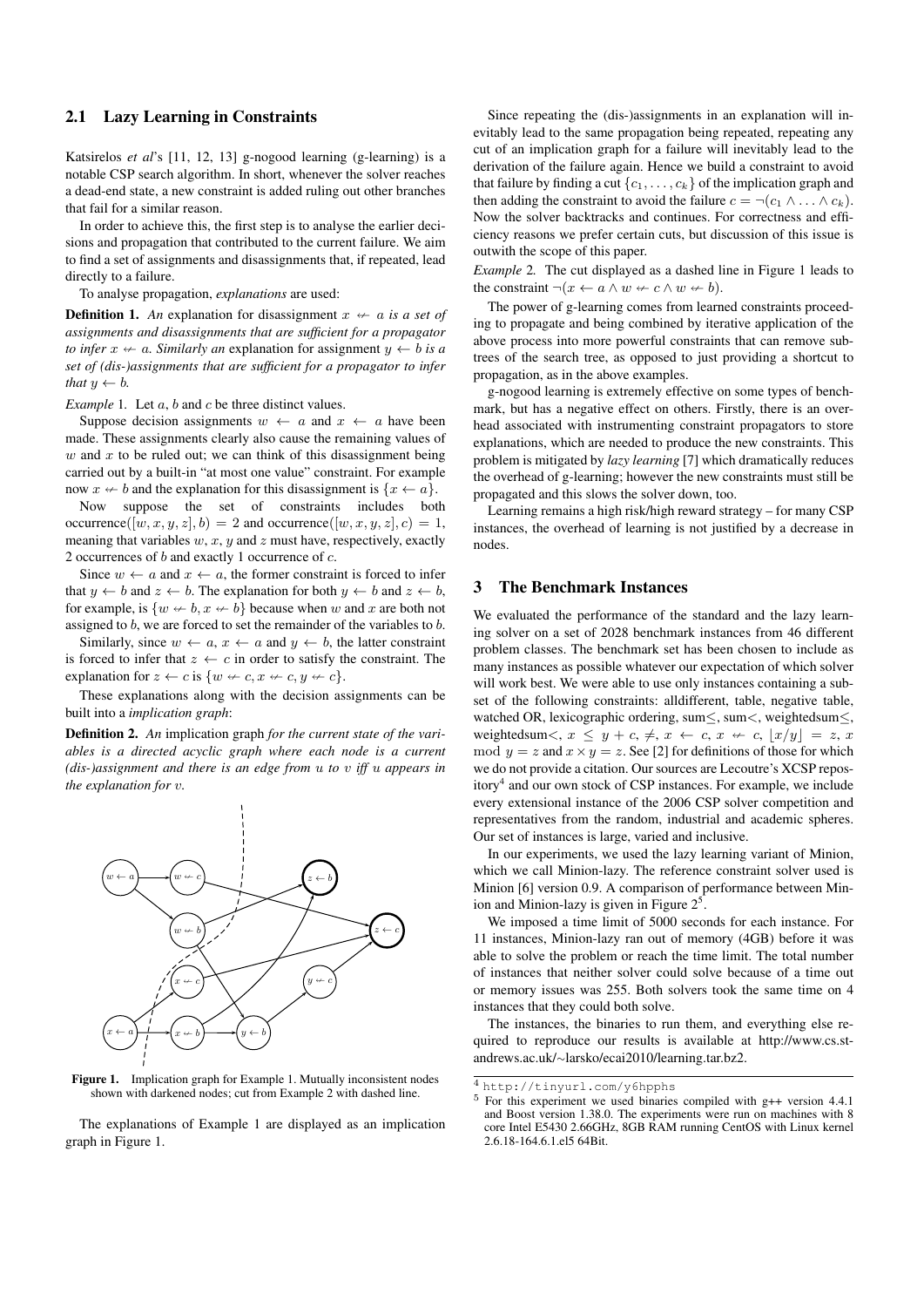Minion solve time over Minion−lazy solve time



Figure 2. Scatterplot showing run time comparison for Minion-lazy vs Minion. Each point is a result for a single CSP. The  $x$ -axis is the solve time for Minion. The y-axis gives the speedup from using Minion-lazy instead of Minion. A ratio of 1 means they were the same, above 1 means Minion-lazy was faster and below 1 that Minion was faster.

#### 4 Instance Attributes and their Measurement

We measured 85 attributes of the problem instances. They describe a wide range of features such as the number of constraints and variables used, a breakdown of the individual constraint and variable types and a number of attributes based on the primal graph. The primal graph  $g = \langle V, E \rangle$  has a vertex for every CSP variable, and two vertices are connected by an edge iff the two variables are in the scope of a constraint together.

For space reasons, we cannot provide a description of all the attributes we measured. We focus instead on the attributes that we have identified as reflecting the structure of a constraint problem; in particular they do not depend on particular solver features or are specific to particular problem classes.

- **Edge density** The number of edges in  $g$  divided by the number of pairs of distinct vertices.
- **Clustering coefficient** For a vertex  $v$ , the set of neighbours of  $v$  is  $n(v)$ . The edge density among the vertices  $n(v)$  is calculated. The clustering coefficient is the mean average of this local edge density for all  $v$  [23]. It is intended to be a measure of the local cliqueness of the graph. This attribute has been used with machine learning for a model selection problem in constraint programming [8].
- Normalised degree The normalised degree of a vertex is its degree divided by  $|V|$ . The mean and median normalised degree are used.
- Normalised standard deviation of degree The standard deviation of vertex degree is normalised by dividing by  $|V|$ .
- Width of ordering Each of our benchmark instances has an associated variable ordering. The width of a vertex  $v$  in an ordered graph is its number of *parents* (i.e. neighbours that precede v in the ordering). The width of the ordering is the maximum width over all vertices [4] (ch. 4). The width of the ordering and the width normalised by the number of vertices were used.

Width of graph The width of a graph is the minimum width over all

possible orderings. This can be calculated in polynomial time [4], and is related to some tractability results. The width of the graph and the width normalised by the number of vertices were used.

- Multiple shared variables The proportion of pairs of constraints that share more than one variable.
- Normalised mean constraints per variable For each variable, we count the number of constraints on the variable. The mean average is taken, and this is normalised by dividing by the number of constraints.
- Normalised SAC literals The number of literals pruned by singleton consistency preprocessing, as a proportion of all literals.
- Ratio of auxiliary variables to other variables Auxiliary variables are introduced by decomposition of expressions in order to be able to express them in the language of the solver. We use the ratio of auxiliary variables to other variables.
- Mean tightness The tightness of a constraint is the proportion of disallowed tuples. The tightness is estimated by sampling 1000 random tuples (that are valid w.r.t. variable domains) and testing if the tuple satisfies the constraint. The mean tightness over all constraints is used.
- Literal tightness To measure the tightness of a literal (a variablevalue pair) w.r.t. a particular constraint, we sample 100 random tuples containing the literal and test if the tuples satisfy the constraint. The tightness of a literal is the mean of its tightness in all constraints on that literal. The mean literal tightness – the mean average of the tightness for each literal – and the standard deviation of the literal tightness divided by the mean literal tightness are used (a.k.a. the coefficient of deviation).
- Proportion of symmetric variables In many CSPs, the variables form equivalence classes where the number and type of constraints a variable is in are the same. For example in the CSP  $x_1 \times x_2 = x_3, x_4 \times x_5 = x_6, x_1, x_2, x_4, x_5$  are all indistinguishable, as are  $x_3$  and  $x_6$ . The first stage of the algorithm used by Nauty [17] detects this property. Given a partition of  $n$  variables generated by this algorithm, we transform this into a number between 0 and 1 by taking the proportion of all pairs of variables which are in the same part of the partition.

In creating this set of attributes, we intended to cover a wide range of possible factors in the success of lazy learning. Wherever possible, we normalised attributes that would be specific to problem instances of a particular size, such as the number of variables. This is based on the intuition that similar instances of different sizes are likely to behave similarly with lazy learning.

Of the 2028 instances from the benchmark set, 93 instances could not be analysed because of insufficient memory or unsupported constructs in the input.

# 5 Constructing an Instance Classifier using Machine Learning

In this section, we construct a number of classifiers using standard machine learning techniques. First we describe the ML methodology we used.

# 5.1 Methodology

The experimental results were preprocessed to perform two kinds of filtering. We do not want instances where the relative difference between the two solvers is very small to affect the classifier. Also we want instances where the penalty for making the wrong decision is high to be more important than ones where the penalty is low.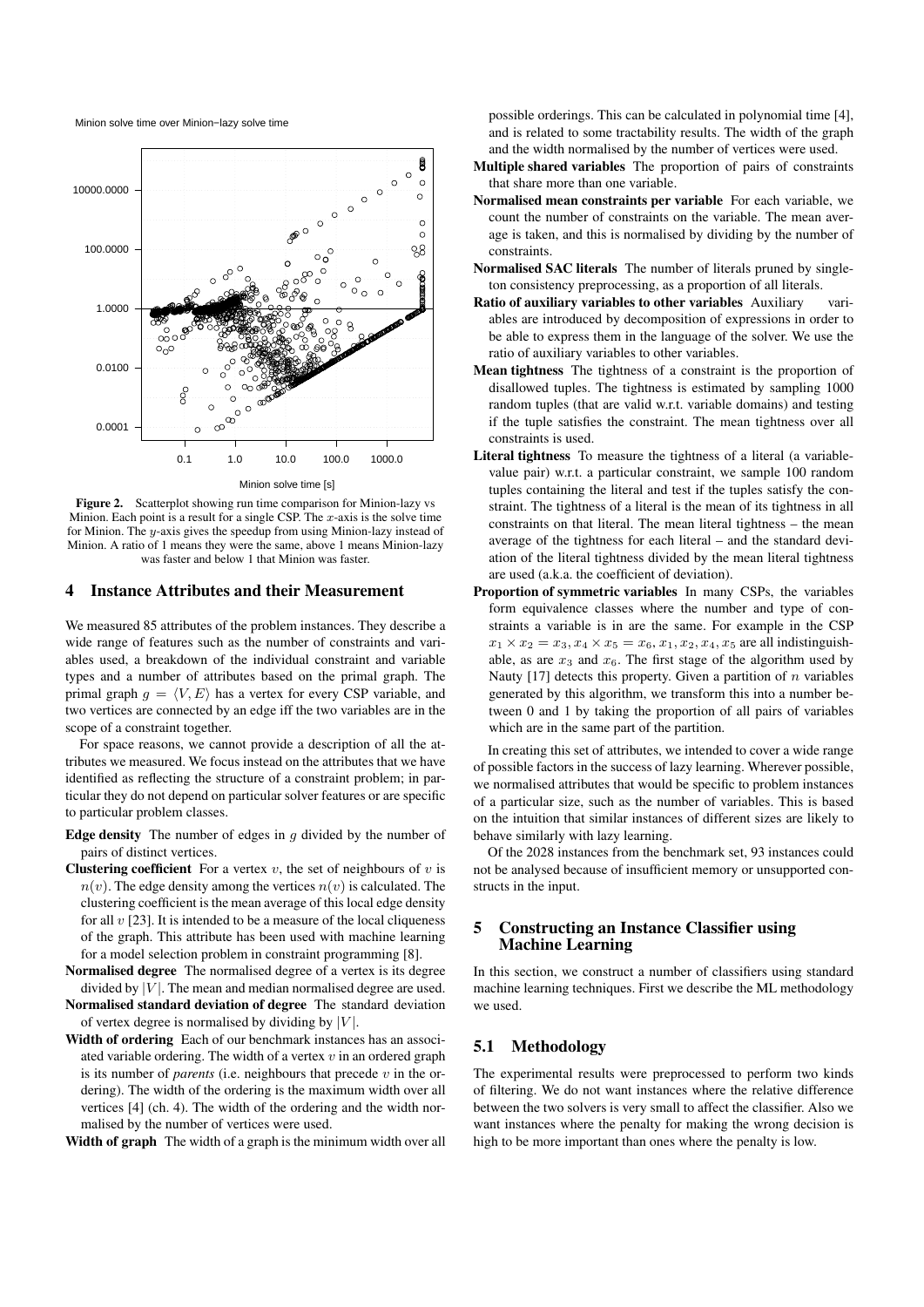First, we calculated the misclassification penalty as the absolute difference in solve time between the two solvers for each instance. Instances where both solvers timed out were not considered. For instances where one of the solvers timed out, we used the timeout (5000s) as the time for that solver, and calculated the misclassification penalty as before. The resulting value is an underestimate of the true misclassification penalty.

Second, we determined which solver to use for each instance. If the difference between both solvers was less than 20% of the time that Minion took, we set the value to "don't know". This was simply to account for differences in run time that are caused by external effects. For the instances where Minion-lazy ran out of memory, we set the value to "use Minion". Based on this, we were able to make a decision for 1012 instances.

Each instance was then weighted by the misclassification penalty. We did this to bias the machine learning algorithms towards the instances where we can gain or lose a lot – if the penalty for choosing the wrong solver is low, we do not care as much if we make the wrong decision. To achieve this cost-sensitive classification, it is standard practice in machine learning to duplicate instances [24]. We duplicated each instance  $\lceil \log_2(\texttt{misclassification penalty}) \rceil$  times. This means that instances with a misclassification penalty of less than 2 seconds appear once and ones with a penalty of 5000 seconds (the maximum) appear 13 times. We chose this particular function because we did not want instances with a very high penalty to have too much effect and we did want each instance to appear at least once in the data set. The instances where Minion-lazy ran out of memory were not duplicated.

We used this data as input for the WEKA [9] machine learning suite to learn a classifier that, given an instance, tells us which solver to use. For instances where we did not have values for all attributes or some of them were unclear, for example when we were not able to make a decision between choosing Minion and Minion-lazy, we used a question mark.

The WEKA ML algorithm we used was J48, which creates decision tree classifiers. J48 implements the well-established C4.5 algorithm [21]. The default values for the parameters gave good performance already and were therefore not tweaked. In all cases we trained the classifiers to predict the binary decision of whether to use Minion or Minion-lazy.

We evaluated the learned classifiers on the whole set of instances, making the decision which solver to use for each one. If we were unable to make a decision because of missing attributes, we defaulted to Minion. The results of this evaluation are different from the ones we get in WEKA because we use the data set that contains each instance only once – we train and test on the data set that we have biased towards instances where we gain or lose a lot by duplicating them, and we evaluate on the unbiased original set. The results are summarised in Table 1.

#### 5.2 Selecting an Appropriate Attribute Set

Finding a small and appropriate set of attributes is crucial to the efficiency of classifying an instance, since all attributes must be computed. In this section, we describe four classifiers built with progressively smaller sets of attributes. We demonstrate that the final classifier, which selected from 3 attributes, is almost as accurate as the first, which selected from 85 attributes.

Classifier 1 — Initial Classifier. We built a decision tree using the whole data set with 85 attributes as described above. The tree had 61 nodes and we achieved 99.7% correctly classified instances with

a precision of 99.7% and a recall of 99.7%. For comparison, always using standard Minion gives 86.3% correctly classified instances, a precision of 74.4% and a recall of 86.3%.

The performance of the learned classifier on the set of all benchmark instances is summarised in Table 1, labelled as *classifier 1*. This demonstrates the feasibility of our approach of using machine learning to make this decision.

Classifier 2 — Reduced Number of Attributes. Based on the encouraging results we achieved with classifier 1, we removed all but the 17 attributes described in Section 4 and reran the decision tree building algorithm.

Computing a large number of attributes for each instance is expensive and might outweigh the benefit of having a classifier and being able to select the faster solver. We also want to eliminate the influence of attributes which are specific to Minion, a problem class, or a particular problem size.

The classifier learned from this data set showed a similar performance to the previous one. The decision tree had 57 nodes and 99.6% of the instances were classified correctly. Precision and recall were 99.6% again as well. Table 1 however shows that the overall performance is lower than the one of the previous classifier, although the difference is small (classifier 2). We concluded that we could reduce the number of attributes used in making the decision without a significant decrease in quality.

Classifier 3 — Cheaply Computable Attributes. We are not only interested in decision trees which use a small number of attributes, the attributes must be computable in a short time as well. For classifier 3, we eliminated the two attributes multiple shared variables and proportion of symmetric variables, which are particularly expensive to compute, from our data set. The learned decision tree consisted of 65 nodes and again gave 99.6% correctly classified instances and 99.6% precision and recall. Table 1 shows that the overall performance decreases very slightly compared to classifier 2.

Classifier 4 — Most Influential Attributes. None of the previous classifiers used all the attributes in the data set. We decided to further reduce the number of attributes used in the decision tree by using the WEKA AttributeSelectedClassifier metalearning algorithm.

Before letting the J48 algorithm build a decision tree, we ran the CfsSubsetEval attribute selector with exhaustive search. Each attribute was assessed with respect to its predictive ability and the degree of redundancy within the subset of attributes for all subsets of the previous set of 15 attributes [24]. Only three attributes where selected; normalised width of ordering (NWO), normalised mean constraints per variable (NMCV) and mean tightness (MT). Based on the application of this attribute selection algorithm, we are confident that the final set of attributes does not contain irrelevant or redundant ones.

The decision tree built with these three attributes had 79 nodes, 99.6% correctly classified instances and precision and recall of 99.6%. As Table 1 shows, the performance is similar to classifier 3.

## 5.3 Eliminating Overfitting

The decision tree of classifier 4 appears to be overfitted. Specifically, for most paths from the root to a leaf node, it switches several times on a single parameter. For example, when  $0.101 < NWO \le 0.124$  and NMCV > 0.003, the decision tree then branches on mean tightness (MT). It matches the intervals [0, 6.79%](6.79%, 6.81%](6.81%, 23.59%](23.59%, 100%) of MT to decisions *yes*, *no*, *yes*, *no* respectively. The interval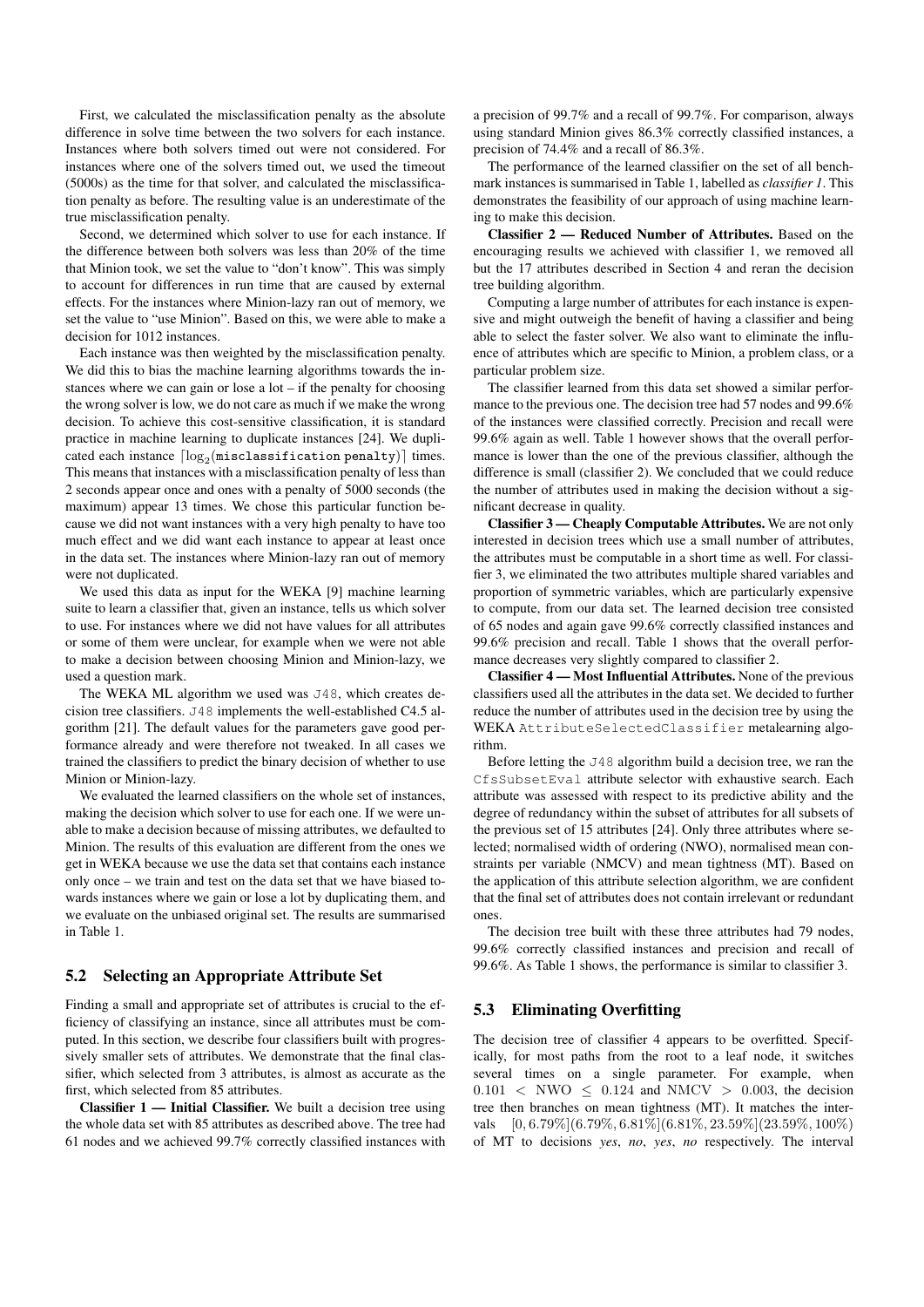|              | instances<br>solved | total<br>time $[s]$ | WEKA<br>accuracy $\lceil \% \rceil$ | misclassified | misclassified<br>$> 20\%$ difference | misclassified<br>penalty [s] | compute<br>features [s] |
|--------------|---------------------|---------------------|-------------------------------------|---------------|--------------------------------------|------------------------------|-------------------------|
| oracle       | 1.773               | 194.372             |                                     | 0             |                                      | $\mathbf{U}$                 |                         |
| anti-oracle  | 1,485               | 1,805,732           |                                     | 1,769         | 1,046                                | 1,611,360                    |                         |
| Minion       | 1,736               | 360,949             | 86.3                                | 391           | 292                                  | 166.577                      | $\Omega$                |
| Minion-lazy  | 1,522               | 1,639,155           | 13.7                                | 1.378         | 754                                  | 1.444.783                    | $\theta$                |
| Classifier 1 | 1.769               | 201,726             | 99.7                                | 267           | 30                                   | 7,354                        | 126,917                 |
| Classifier 2 | 1.767               | 207,327             | 99.6                                | 316           | 50                                   | 12.955                       | 124.918                 |
| Classifier 3 | 1,766               | 211,844             | 99.6                                | 314           | 48                                   | 17,472                       | 122,957                 |
| Classifier 4 | 1.767               | 214,176             | 99.6                                | 360           | 75                                   | 19.804                       | 11,285                  |
| Classifier 5 | 1.765               | 231.531             | 96.8                                | 399           | 97                                   | 37.159                       | 11.285                  |

Table 1. Summary of classifier performance. WEKA accuracy denotes the average percentage of correctly classified instances during cross-validation. The oracle classifier always makes the right decision, the anti-oracle the wrong decision, Minion always picks the standard solver and Minion-lazy always the constraint learning solver. The time to compute the features is the total time for all the 1,935 instances that could be analysed. The total time is the time taken to process all 1,773 instances which either solver can solve, including 5,000s for each instance which a given classifier fails to solve. We exclude the 255 instances where both solvers time out, which would add 1,275,000s to each classifier. An instance is misclassified if at least one solver solves it within the time limit and there is a solver other than the chosen one which took less time. The misclassification penalty is the number of seconds the specific classifier took longer than the oracle would have taken. All times rounded to the nearest second.

 $(6.79\%, 6.81\%)$  is a clear case of overfitting – it is very narrow and contains only one instance from the original data set. The instance occurs 4 times in the training set because of its misclassification penalty.

Classifier 5. To eliminate overfitting, we tune the parameters of the ML algorithm to prune the tree more aggressively. The result is a much smaller decision tree without the apparent overfitting.

We adjust the parameters of the J48 algorithm to perform more pruning of the learned tree. Specifically, we reduced the confidence threshold for pruning from 25% to 1% and increased the minimum number of instances permissible at a leaf from 2 to 50. The decision tree generated with these parameters has only 13 nodes and is depicted in Figure 3. The classifier evaluated 96.8% of instances correctly and had a precision of 96.8% and a recall of 96.8%. As Table 1 shows, the performance clearly suffers. However, as we discuss in detail in Section 6, the losses in practical performance are small compared to the win over using standard Minion, and with a classifier that is much less likely to be overfitted.

#### 5.4 Testing the Generality of Classifier 5

We provide evidence for the general applicability of classifier 5. For unknown problem instances, we have to consider two cases. The new instance could belong to a problem class that is contained in our data set. In this case, we are confident that our classifier will give a good result based on its high accuracy on the existing benchmark set, which would contain similar instances. In the more interesting case, a new instance belongs to a problem class of which no instances are contained in our set of benchmarks.

To evaluate the performance of our classifier on unknown problem classes, we take the well-established principle of leave-one-out crossvalidation and apply it to the set of problem classes. For  $n$ -fold crossvalidation, the original data set is split into  $n$  parts of roughly equal size. Each of the  $n$  partitions is in turn used for testing. The remaining  $n - 1$  partitions are used for training. In the end, every instance will have been used for both training and testing in different runs [24]. Leave-one-out cross-validation is  $n$ -fold cross-validation where  $n$  is the size of the data set.

We create new data sets, each with a particular problem class removed. The idea behind it is that if the J48 algorithm, using the same methodology as described above, produces the decision tree shown in Figure 3 for subsets of the problem classes, then it is likely to be problem class-independent. Unfortunately, not all of the problem

classes have both instances where lazy learning is faster and slower in our benchmark set. Leaving one of these problem classes out may not have any effect on the learned decision tree. On the other hand, instances from an unknown problem class may have the same characteristic. For 24 of 46 problem classes, the instances can be split into ones where lazy learning is faster and ones where it is slower.

Out of the 46 generated sets, we got exactly the same tree as shown in Figure 3 for 24. 18 of those sets were created by removing a problem class that has no instances where Minion-lazy is faster. For all of the decision trees, the attribute to switch on at the root node was the same and for all but one of them the value to switch on was the same as well. For 15 out of the 22 classifiers that were different, the only modification was the addition or deletion of a single subtree. Typical trees which were generated several times are shown in Figures 4 and 5. They are still very similar to the classifier in Figure 3; the differences are highlighted with dashed lined. For all but two of the generated trees, the proportion of correctly classified instances was higher than 95% and higher than 90% for all of them.



Figure 3. Final decision tree (classifier 5) to predict if, for a given instance, the solver with lazy learning will be faster or slower. NWO stands for normalised width of ordering, NMCV for normalised mean constraints per variable and MT for mean tightness.

## 6 Performance of the General Decision Tree

The performance of the final decision tree in Figure 3 improves significantly over simply running standard Minion on all of the instances, as shown in Table 1. In particular, it achieves 29 more instances solved in 129,418 seconds less, compared to a maximum possible gain of 37 more instances in 166,577 seconds less for the perfect oracle classifier.

Calculating the attributes the classifier requires takes approximately 6 seconds per instance and we gain more than 70 seconds on average by using the classifier. We are therefore left with a net